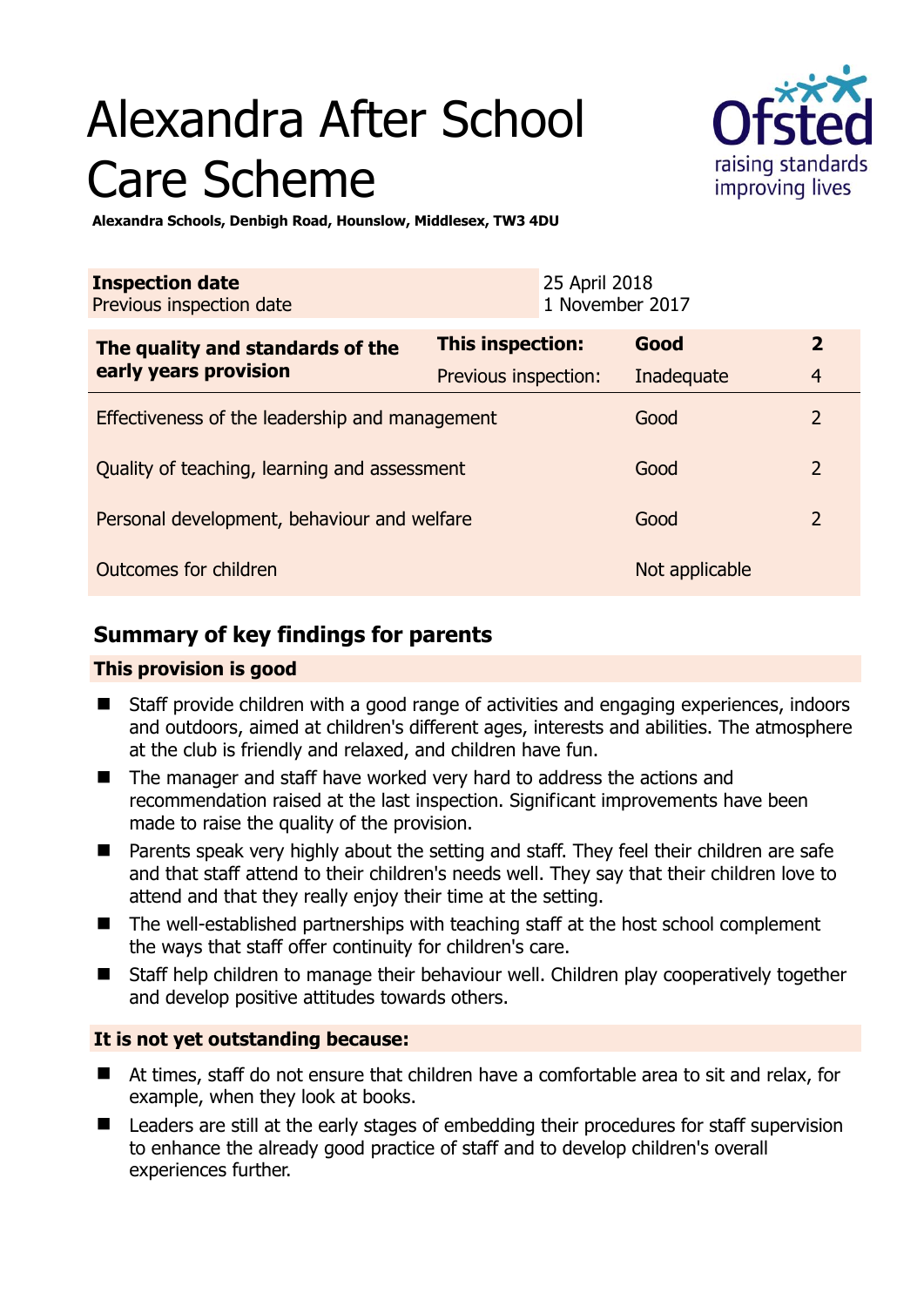# **What the setting needs to do to improve further**

## **To further improve the quality of the early years provision the provider should:**

- **P** provide children with more opportunities to sit and relax if they wish
- develop further the procedures for staff supervision that help staff develop their good practice and enhance children's experiences.

### **Inspection activities**

- The inspector spoke to the manager and other staff at appropriate times throughout the inspection.
- The inspector engaged with the children at appropriate times during the inspection.
- The inspector observed staff interactions with the children, including during indoor and outdoor play, snack and tea times and during hygiene routines.
- The inspector engaged in a joint observation with the manager.
- The inspector sampled various documents, including risk assessments, the selfevaluation form, children's records and a range of policies and procedures.

## **Inspector**

Becky Phillips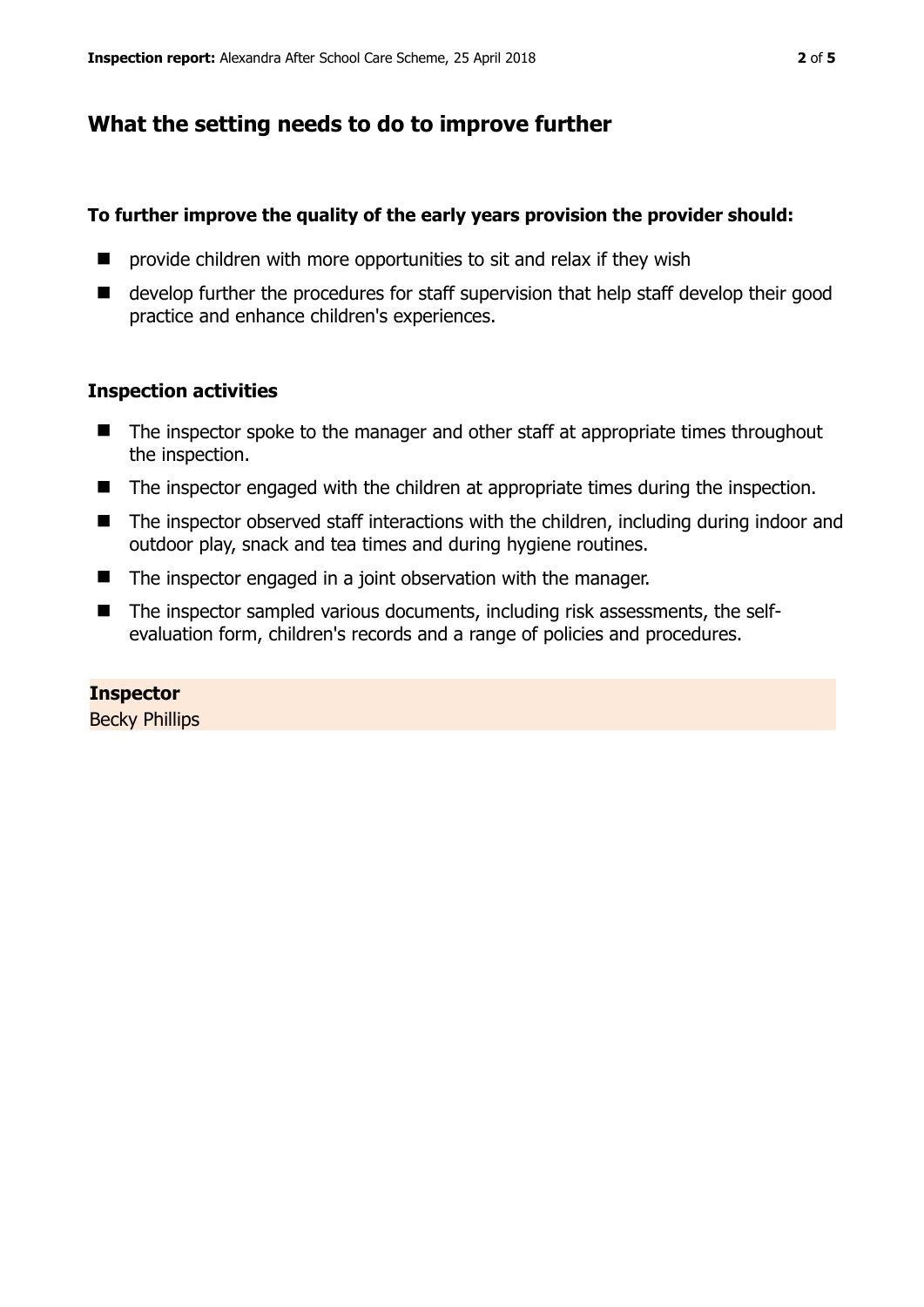# **Inspection findings**

#### **Effectiveness of the leadership and management is good**

The provider and manager have a good understanding of their responsibilities. They have taken a positive attitude to reflect and evaluate on their provision of care, and have had support from the local authority to help them improve. Safeguarding is effective. All staff have attended safeguarding training and have a good understanding of how to keep children safe. They are aware of the procedures to report any concerns about a child's welfare to the relevant authorities. Thorough recruitment and vetting procedures ensure suitable staff are employed to work with children. Overall, the manager supports and guides the staff well to help them assist children in their play. The manager and staff regularly evaluate the setting and seek feedback from parents and children as a way to improve their service. For example, before purchasing new toys, staff sought feedback from children regarding what they would like to play with at the club.

#### **Quality of teaching, learning and assessment is good**

Staff know the children well, what they enjoy doing and their capabilities. They engage children effectively in activities and sensitively support them in challenging themselves in developing new skills. Staff have developed positive partnerships with parents. They gather information from them prior to children starting and keep parents up to date with the activities in the club. Children enjoy creative activities. For example, children enjoy printing with vegetables. They explore the different colours and textures they make and discover what happens when they mix them together. Children develop good communication and language skills. For example, they talk confidently with staff and friends about things of interest to them. Staff effectively extend children's thinking skills by asking questions and children listen and respond well.

#### **Personal development, behaviour and welfare are good**

Children settle well. They move around freely in the classroom and explore and show interest in the resources accessible to them. Children are clear about their own likes and dislikes and they get a chance to choose and lead their own play. Staff form positive relationships with children. They listen and talk with children about their day at school and children are pleased to see them and share their news. Children develop their social skills effectively. They form close friendships with other children and welcome them to join in their play. Staff support children to develop good health and physical skills. For example, they provide healthy food for them to eat and opportunities to enjoy physical play and exercise. Children have a wide range of opportunities to learn about and value diversity. For example, they explore celebrations from different cultures and share memories from their own cultures with each other through role-play activities.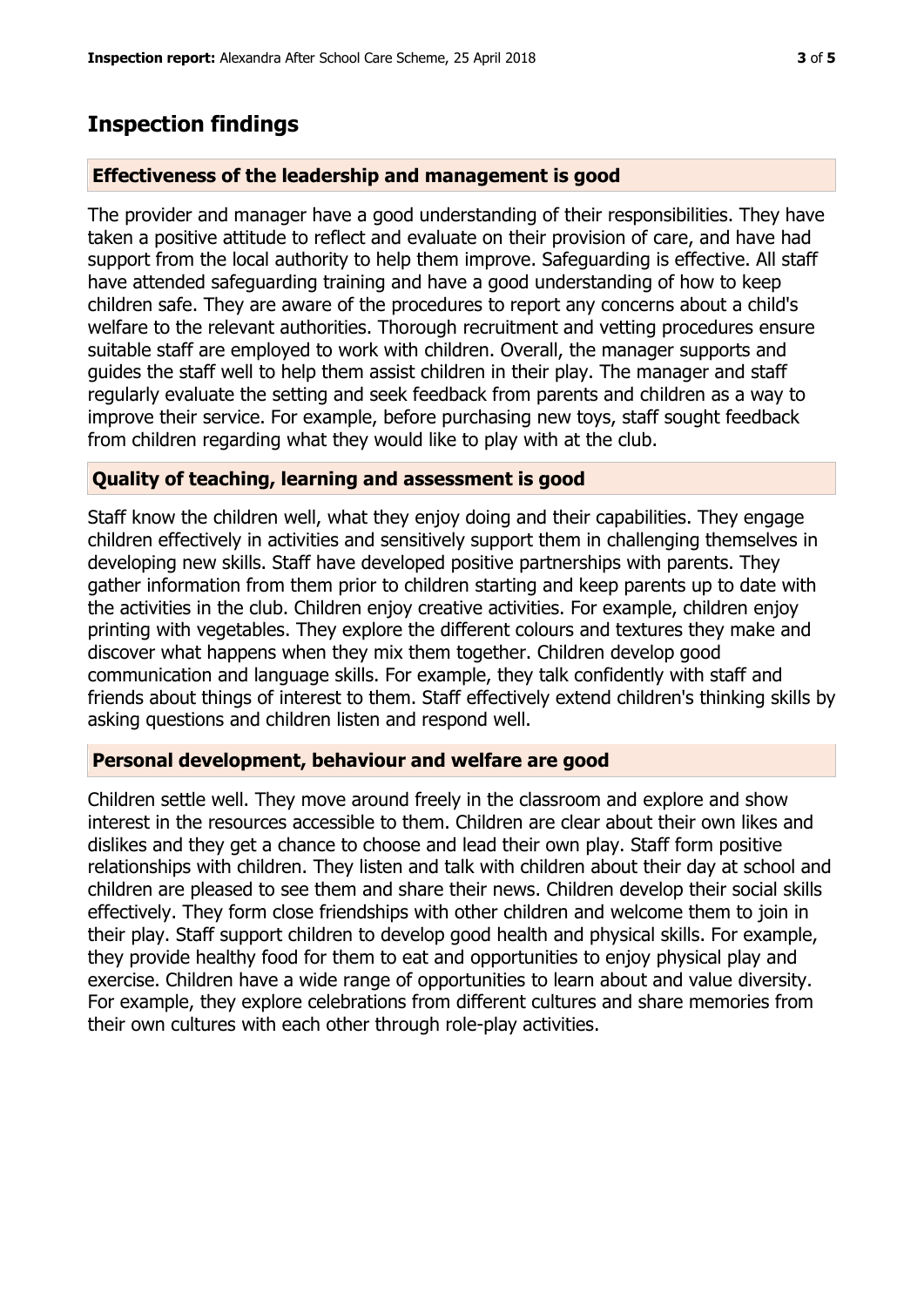# **Setting details**

| Unique reference number                             | 116249                                                                               |  |
|-----------------------------------------------------|--------------------------------------------------------------------------------------|--|
| <b>Local authority</b>                              | Hounslow                                                                             |  |
| <b>Inspection number</b>                            | 1117763                                                                              |  |
| <b>Type of provision</b>                            | Out of school provision                                                              |  |
| Day care type                                       | Childcare - Non-Domestic                                                             |  |
| <b>Registers</b>                                    | Early Years Register, Compulsory Childcare<br>Register, Voluntary Childcare Register |  |
| Age range of children                               | $4 - 8$                                                                              |  |
| <b>Total number of places</b>                       | 50                                                                                   |  |
| Number of children on roll                          | 47                                                                                   |  |
| Name of registered person                           | Alexandra After School Care Scheme Committee                                         |  |
| <b>Registered person unique</b><br>reference number | RP517529                                                                             |  |
| <b>Date of previous inspection</b>                  | 1 November 2017                                                                      |  |
| Telephone number                                    | 07958463091                                                                          |  |

Alexandra After School Care Scheme registered in 1990 and is located in the London Borough of Hounslow. The club is open weekdays from 7.45am to 9am and 3.15pm to 5.45pm, during term time only. There are five members of staff, two of whom, including the manager, are qualified at level 3, and three who are unqualified.

This inspection was carried out by Ofsted under sections 49 and 50 of the Childcare Act 2006 on the quality and standards of provision that is registered on the Early Years Register. The registered person must ensure that this provision complies with the statutory framework for children's learning, development and care, known as the early years foundation stage.

Any complaints about the inspection or the report should be made following the procedures set out in the guidance 'Complaints procedure: raising concerns and making complaints about Ofsted', which is available from Ofsted's website: www.gov.uk/government/organisations/ofsted. If you would like Ofsted to send you a copy of the guidance, please telephone 0300 123 4234, or email enquiries@ofsted.gov.uk.